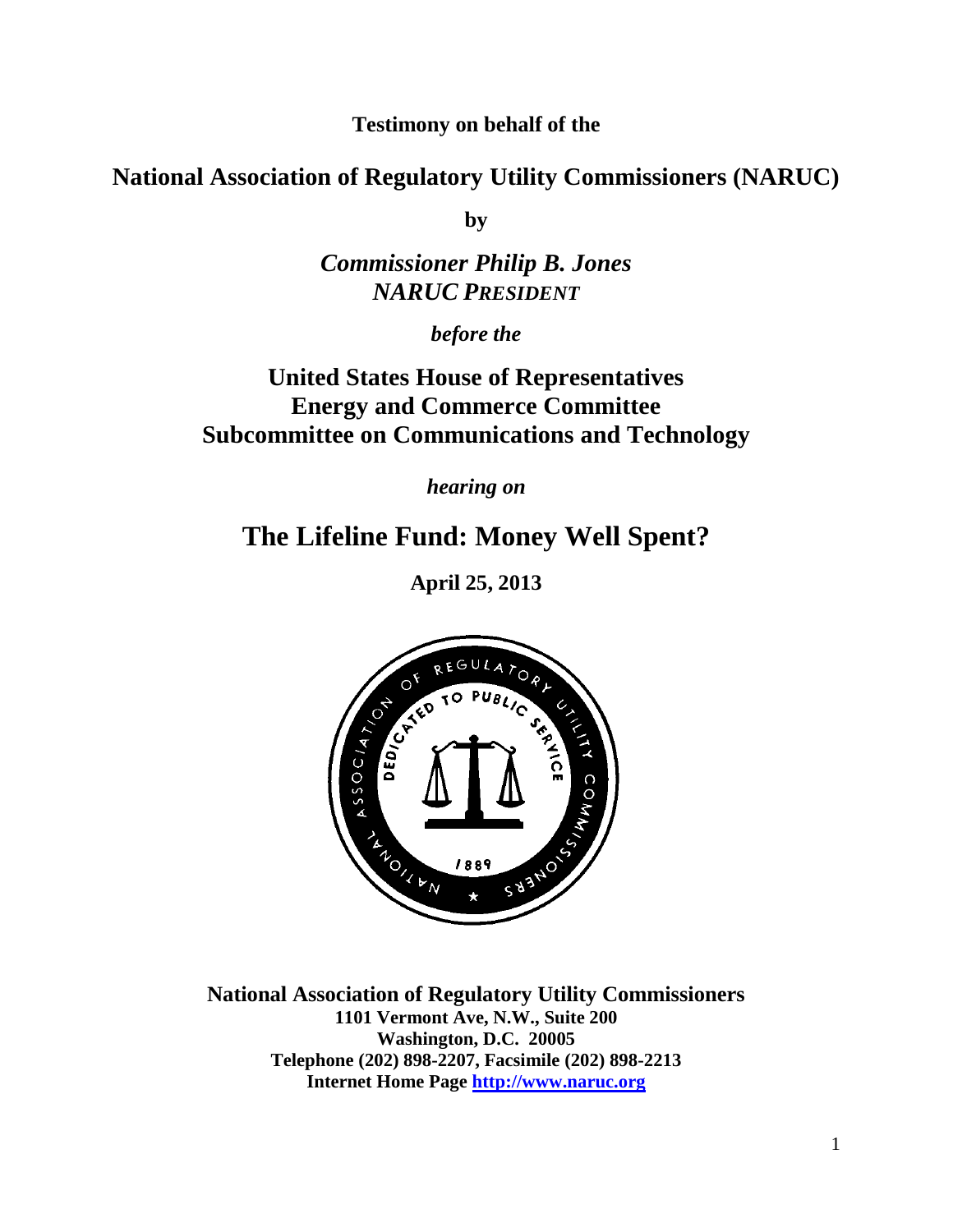**Summary:** The Universal Service Fund (USF) low-income Lifeline program is a shared responsibility of federal and State policymakers. It is a responsibility my State colleagues and I take seriously. Lifeline is an important social program which allows low-income customers to be connected to voice networks. NARUC has a long history of supporting it. Still, given the rapid expansion in the Lifeline program in the past several years, we have raised many of the same concerns you have. Indeed, four years ago, in 2009, NARUC passed a resolution that pointed out that "some States are developing real-time access to information necessary to verify household eligibility and ensure that a household receives only one Lifeline Subsidy" and called upon both States and the FCC to "review existing procedures to verify eligibility . . . including consideration of real-time verification."<sup>1</sup>

Our federalist system allows States to act as laboratories for programs providing useful and tested templates to guide federal (and other State) policy makers' decisions. The FCC is to be commended for recent reforms addressing waste, fraud and abuse and their collaboration with NARUC and States. Some States have enacted prophylactic measures as well including databases on duplicates and eligibility, periodic compliance audits of carriers and even, in some cases, revoking carrier ETC designations. Unfortunately, the ability of our members to audit and investigate waste, fraud, and abuse by wireless Eligible Telecommunications Carriers (ETCs) is hampered in some States because of limited statutory authority over non-wireline carriers. The FCC's decision broadening the Lifeline program in 2005 to include non-facilities based wireless service plans had a dramatic impact. As a result, certain non-facilities based, prepaid wireless providers created business plans not only providing low-income consumers with free cell phones and minutes each month, but also generating a profit. Such business plans were not possible in

<sup>1</sup> See, *Resolution on Lifeline Service Verification (November 2009)*, available online at: [http://www.naruc.org/Resolutions/Resolution%20on%20Lifeline%20Service%20Verification.pdf.](http://www.naruc.org/Resolutions/Resolution%20on%20Lifeline%20Service%20Verification.pdf)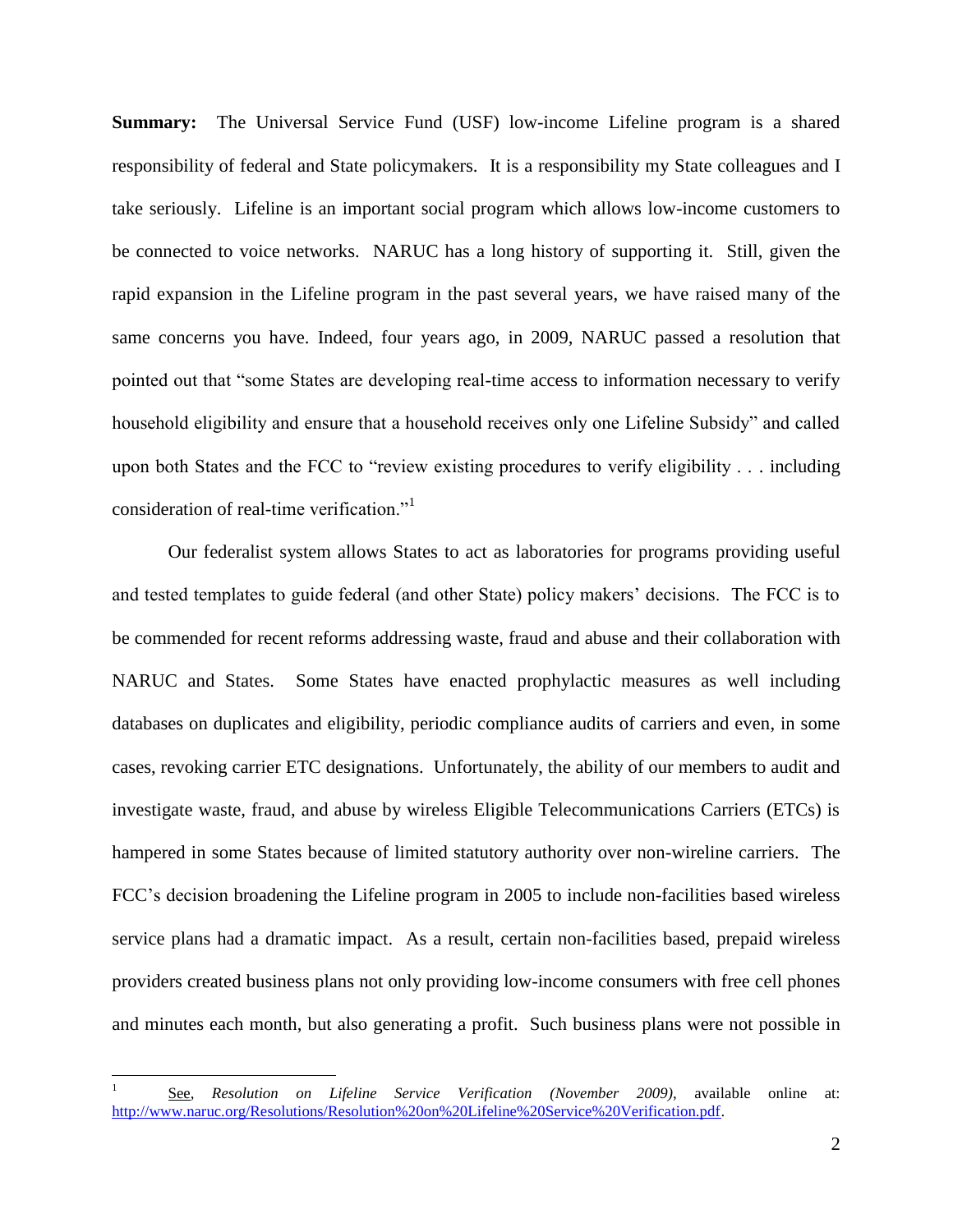1985 or even in 1996. The explosive growth in the fund is testament to their popularity. However, it fundamentally changed the incentives of both customers and companies – encouraging both to abuse the program. Though the potential for abuse was obvious, until relatively recently, no effective safeguards were imposed to address the new vulnerabilities. The recent reforms are a significant step forward. But a thorough analysis of the recent recertification process is needed to identify needed modifications before the next recertification.

#### **Testimony:**

Chairman Walden, Ranking Member Eshoo, and Members of the Subcommittee, thank you for the opportunity to testify today on the Federal Lifeline Program. NARUC submitted information to the committee last week on State actions to combat waste, fraud and abuse. I will not repeat all that information but welcome any questions on that data at the appropriate time.

I am a Commissioner with the Washington Utilities and Transportation Commission and currently serve as President of the National Association of Regulatory Utility Commissioners (NARUC). It is – like Congress – a bipartisan organization. NARUC's members include public utility commissions (PUCs) in all your States, the District of Columbia and U.S. territories with jurisdiction over telecommunications, electricity, natural gas, water and other utilities. NARUC member commissioners are the in-State experts on the impact of FCC programs in your State and on your constituents. The Universal Service Fund (USF) and the low-income Lifeline program we are discussing today are shared responsibilities of federal and State regulators. I personally take this responsibility seriously, as do my colleagues across the country.

Lifeline provides low-income consumers with discounts on monthly telephone service enabling them to connect to the vital telecommunications network. Approximately 2,000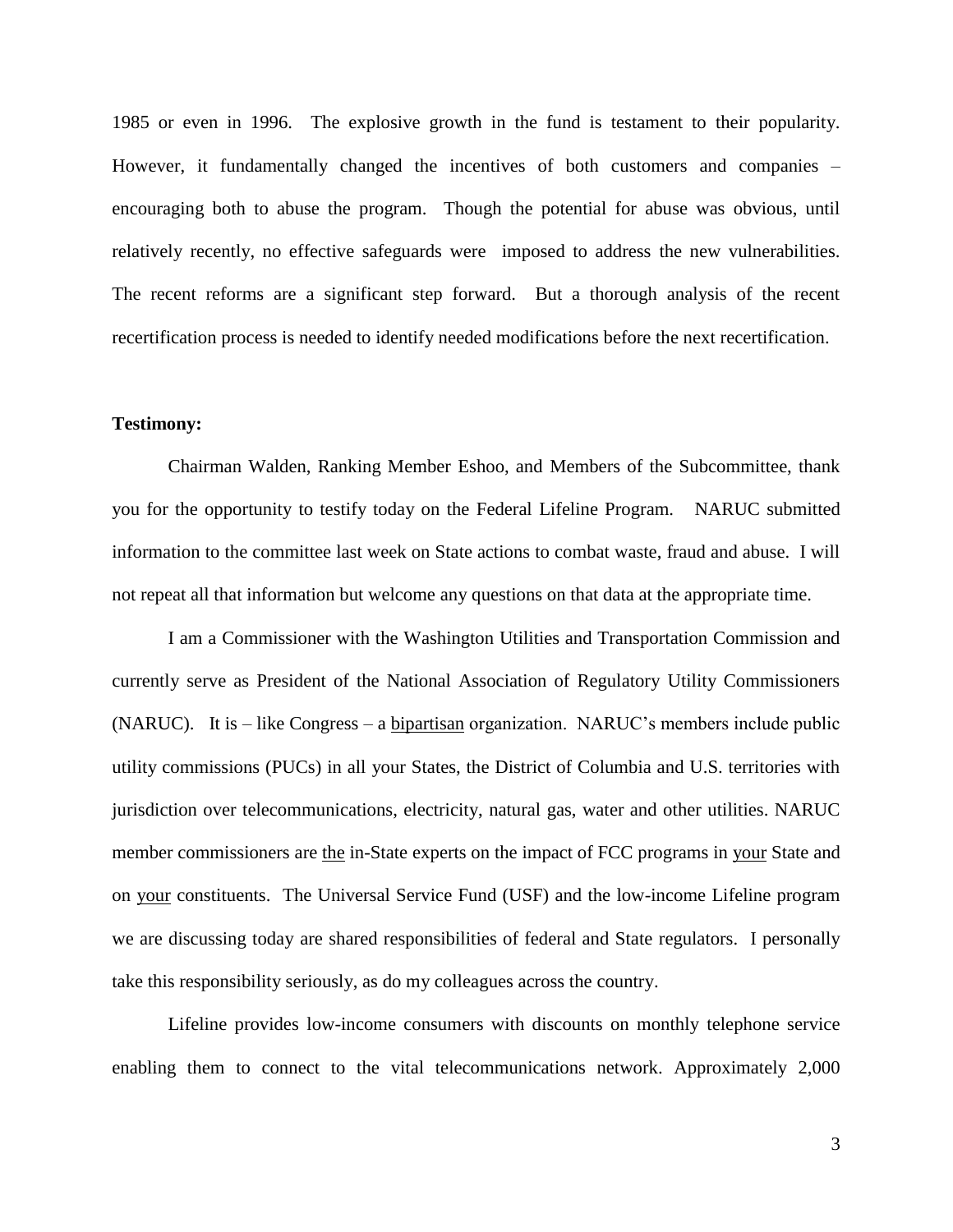telecommunications companies are eligible to provide these discounts. Established in 1985, the federal program provides discounts for voice communications on monthly wireless or wired phone bills (\$9.25 a month) to low-income households. Eligible residents of Indian reservations or Tribal lands can receive up to an additional \$25 in discounts. About 40 States provide matching Lifeline funds ranging from \$.75 to \$8.50 a month. My State of Washington provides \$2 in monthly matching funds, but most States offer \$3.50. The support is given directly to service providers on behalf of the low-income consumer households.

NARUC has a long history of supporting this vital social program. We have also supported transitioning the program to include broadband service adopting multiple resolutions in recent years.<sup>2</sup> But given the incredible growth in the program, my State colleagues and I have come to share many of the concerns you are focusing on today. As Chairman Walden noted recently, the Lifeline fund grew from about \$800 million in 2008 to about \$2.2 billion in 2012. At the same time, the USF contribution factor has grown, in part, to accommodate this increase in program costs and currently stands at 15.5% of interstate revenues.

NARUC recognizes that managing the total size of the USF is important so we can protect the consumers who pay for its expansions through a surcharge on their bills. These costs burden consumers and may negatively affect economic activity, progress and recovery if the appropriate accountability mechanisms are not in place.

<sup>2</sup> NARUC's [1] February 2008 *Resolution to Support Equal Access to Communication Technologies by People with Disabilities, at* [http://www.naruc.org/Resolutions/People%20with%20Disabilities%20Resolution1.pdf;](http://www.naruc.org/Resolutions/People%20with%20Disabilities%20Resolution1.pdf) [2] February 2009 *Resolution on Lifeline and Link-Up Program Support for Broadband Internet Access Services and Devices,* at: [http://www.naruc.org/Resolutions/TC%20Resolution%20on%20Lifeline%20and%20Link-](http://www.naruc.org/Resolutions/TC%20Resolution%20on%20Lifeline%20and%20Link-Up%20Program%20Support%20for%20Broadband%20Internet%20Access%20Services%20and%20Devices.pdf)[Up%20Program%20Support%20for%20Broadband%20Internet%20Access%20Services%20and%20Devices.pdf;](http://www.naruc.org/Resolutions/TC%20Resolution%20on%20Lifeline%20and%20Link-Up%20Program%20Support%20for%20Broadband%20Internet%20Access%20Services%20and%20Devices.pdf)

<sup>[3]</sup> November 2009 *Resolution on Legislation to Establish a Broadband Lifeline Assistance Program* (Supporting a permanent program); program); program); program); program); program); program); program); program); program); program); program); program); program(n); program(n); program(n); program(n); program(n); program(n); program(n)

[http://www.naruc.org/Resolutions/Resolution%20on%20Legislation%20to%20Establish%20a%20Broadband%20Li](http://www.naruc.org/Resolutions/Resolution%20on%20Legislation%20to%20Establish%20a%20Broadband%20Lifeline%20Assistance%20Program.pdf) [feline%20Assistance%20Program.pdf](http://www.naruc.org/Resolutions/Resolution%20on%20Legislation%20to%20Establish%20a%20Broadband%20Lifeline%20Assistance%20Program.pdf).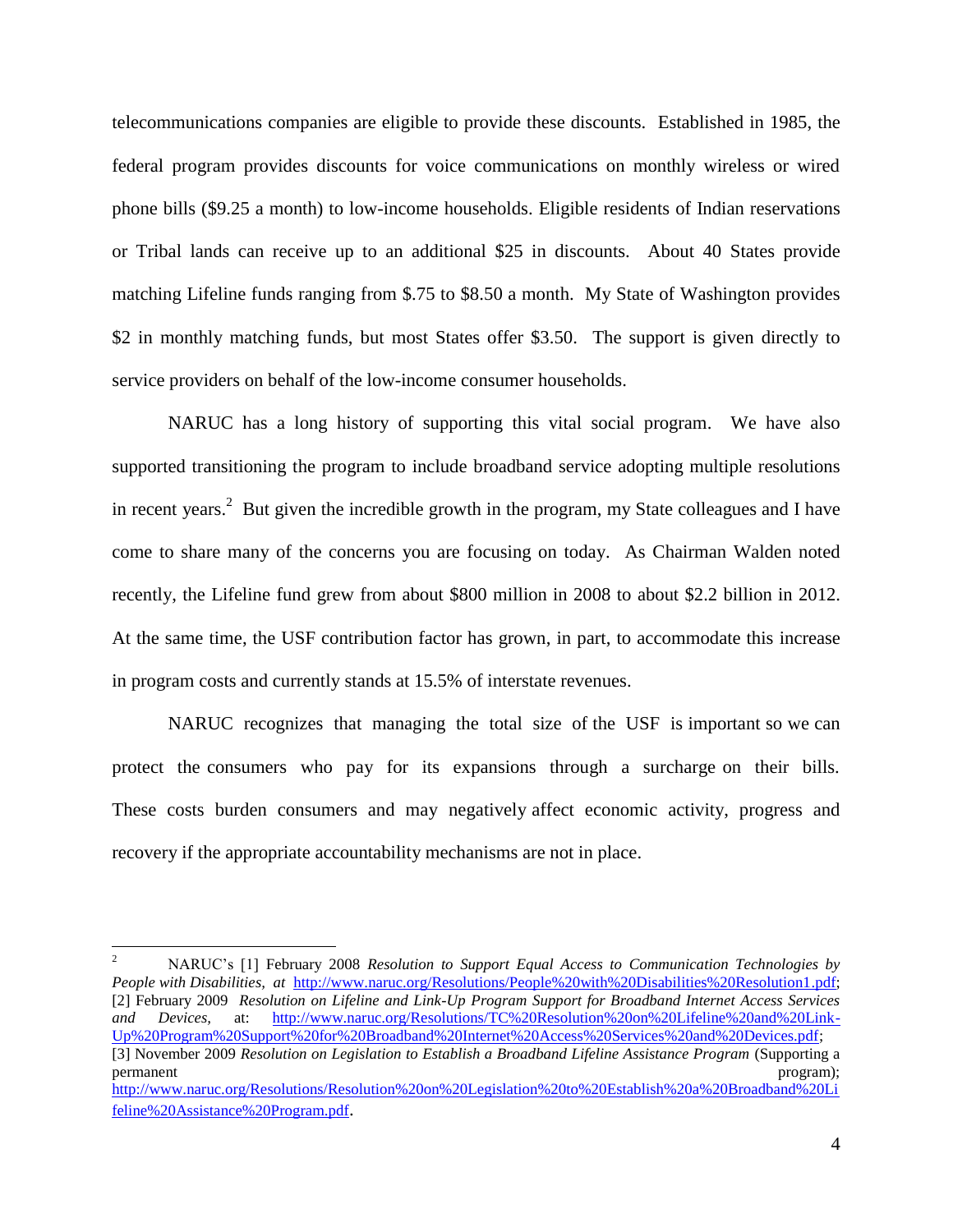Our federalist system of government allows States to act as laboratories for programs providing useful and tested templates to guide federal (and other State) policy makers' decisions. Lifeline is no exception. As the FCC continues work on databases to eliminate duplicate support and verify eligibility, some States moved ahead and created their own. According to an informal survey of our members, five States established programs to eliminate duplicative support and have been allowed to opt out of the FCC's National Lifeline Accountability Database.<sup>3</sup> At least 11 States in our informal survey use State social service databases to confirm consumer eligibility for participation in the Lifeline program.<sup>4</sup> But as more States consider establishing such database verification systems, the costs of doing so can be prohibitive, as States, like the federal government, are not immune to current economic conditions. As often happens, the expectation that the FCC will create federal databases may cause some States to wait to leverage the federal databases and avoid the costs of creating standalone databases.

Eleven States responding to our survey have programs to periodically conduct compliance audits on ETCs and/or of Lifeline recipients.<sup>5</sup> For example, California, in addition to financial and compliance audit provisions, has had annual renewal/recertification requirements since 2006. Unfortunately, the ability of some States to audit and/or investigate waste, fraud, and abuse may be hampered by rules or laws restricting, or removing outright, their authority over wireless companies.

One key capability States have to ensure carriers follow rules is the ability to revoke or not grant ETC designation pursuant to Section 214(e) of the 1996 Act. Six States responding to

<sup>3</sup> States establishing their own program to eliminate duplicates: California, Texas, Vermont, Oregon, and Puerto Rico.

<sup>4</sup> States responding they have a system or program in place to confirm the eligibility of Lifeline subscribers by using social service agency databases: AK, CA, FL, IL, IN, KS, NE, NY, OR, WA, WI.

<sup>5</sup> States responding that have requirements for requiring periodic compliance audits on lifeline carriers or recipients: CA, CO, FL, KS, ME, MA, NE, NJ, OR, WI, WY.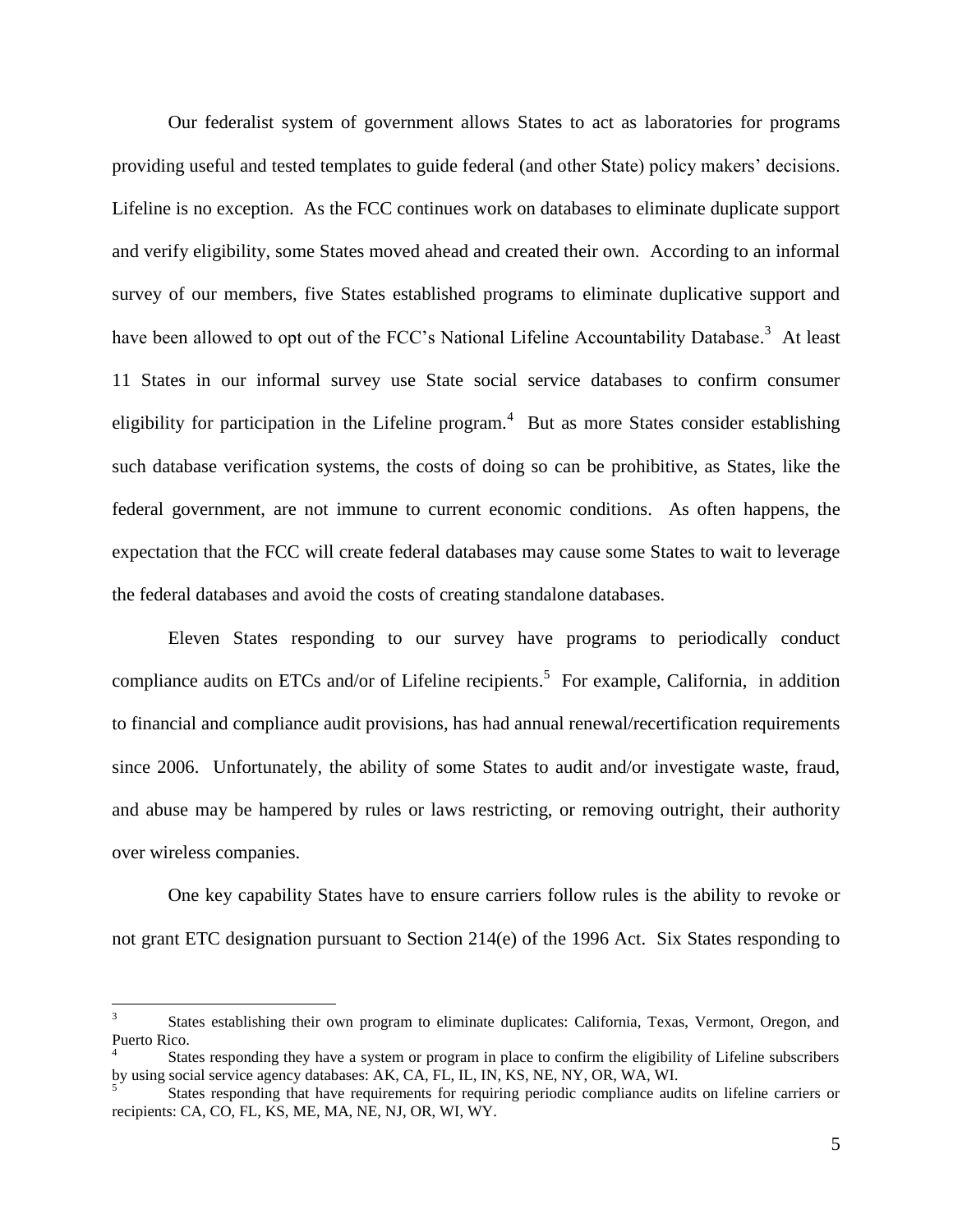our survey have refused an application for ETC designation filed by a carrier. Seven others have revoked the designation for questionable practices and/or violating program rules.<sup>6</sup> But these numbers do not tell the whole story. In many cases, a carrier whose ETC application for or existing ETC designation is being challenged will often withdraw its application or relinquish its ETC status once it becomes clear it will not be granted or may be revoked. Such actions are not reflected in any State statistics. Moreover, many States require ETCs to certify--when they are seeking designation or submitting annual filings--that it is in compliance with all federal and State rules and whether the provider's ETC designation has been suspended or revoked in any jurisdiction.

In 2005, the FCC broadened the Lifeline program making discounts available to qualifying low-income consumers on pre-paid wireless service plans in addition to traditional landline service. At that time States expressed concern with the potential for fraud and abuse.

In the "old days" of the late 80's and the early 90's the opportunity to abuse Lifeline was limited. Most consumers had access to only one provider of wired phone service, the incumbent local exchange carrier. Lifeline consumers got their allotted discount but had to pay the remainder of their bill each month to keep their service. In such cases, duplicate Lifeline subsidies to single household were less common. Where they did occur, they were easier to investigate because service was provided to a specific geographic location. With a limited number of carriers and the focus on incumbent LECs, it was easier for the FCC, USAC and State PUCs to regulate and oversee Lifeline subscribers. Moreover, no companies provided completely free service. There was no industry segment with a business plan focused on making money off of the Lifeline program. In fact, the program was more likely a money loser for most carriers.

 $\frac{1}{6}$ 

States responding they had revoked a carriers ETC designation: FL, KS, KY, MI, MN, WA, WI.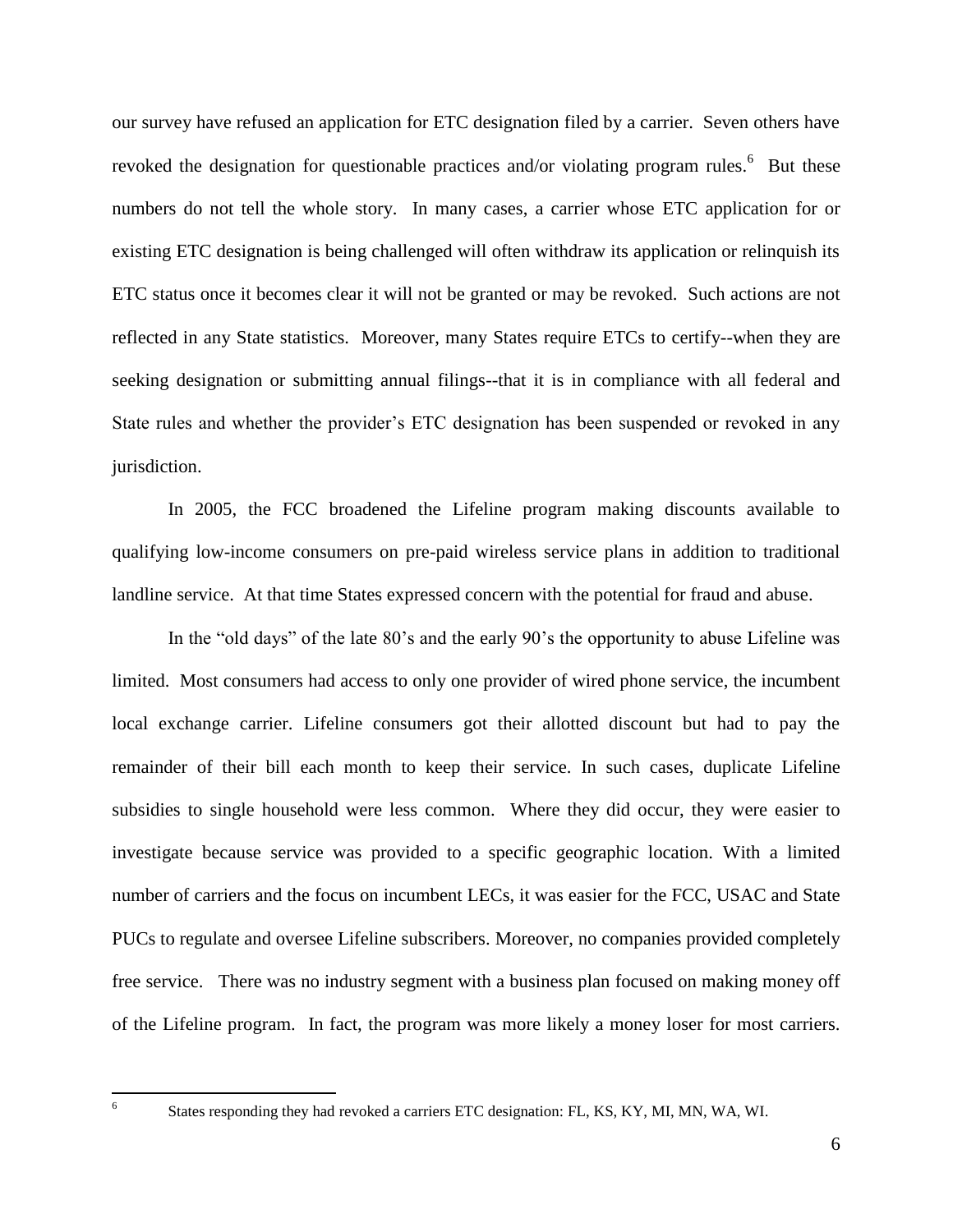While the Lifeline discount was rebated by USAC, the carriers bore the unreimbursed costs and administrative burdens associated with marketing and enrolling customers in the program.

Everything changed when the FCC allowed non-facilities based, wireless providers to enter the Lifeline market. They developed business plans not only providing low-income consumers with free cell phones and an allotment of free minutes each month, but also generated healthy profits. Such plans were not possible in 1985 or even in 1996. Did consumers benefit from this change? I'm sure the addition of plans providing a free cell phone plan of 250 or so minutes a month was no doubt beneficial to some low-income consumers. Indeed, the explosive growth in the fund is testament to its popularity. But it fundamentally changed the incentives for both customers and companies – opening up new avenues for waste, fraud and abuse.

Specifically, the move to wireless meant the physical connection to the carrier and the customer to a specific geographic location was severed. This undermined the first line of defense against duplicative services and ineligible recipients. The creation of "free" plans also eliminated any financial incentive for customers not to seek duplicate services and further weakened the connection the consumer has with providers associated with paying a monthly bill. Before the most recent recertification requirement was enacted, a Lifeline recipient could enroll and obtain a free wireless device from a third party agent on the street, receive their allotted minutes each month and never interact directly with the service provider. The elimination of these service characteristics opened up opportunities for fraud and abuse that didn't exist before.

NARUC and our members several years ago started raising concerns with the proper oversight of these new wireless Lifeline providers. State Commissions generally designate carrier participation in the Lifeline program for wireline carriers. That is not always the case for wireless providers. Ten states and the District of Columbia do NOT grant eligible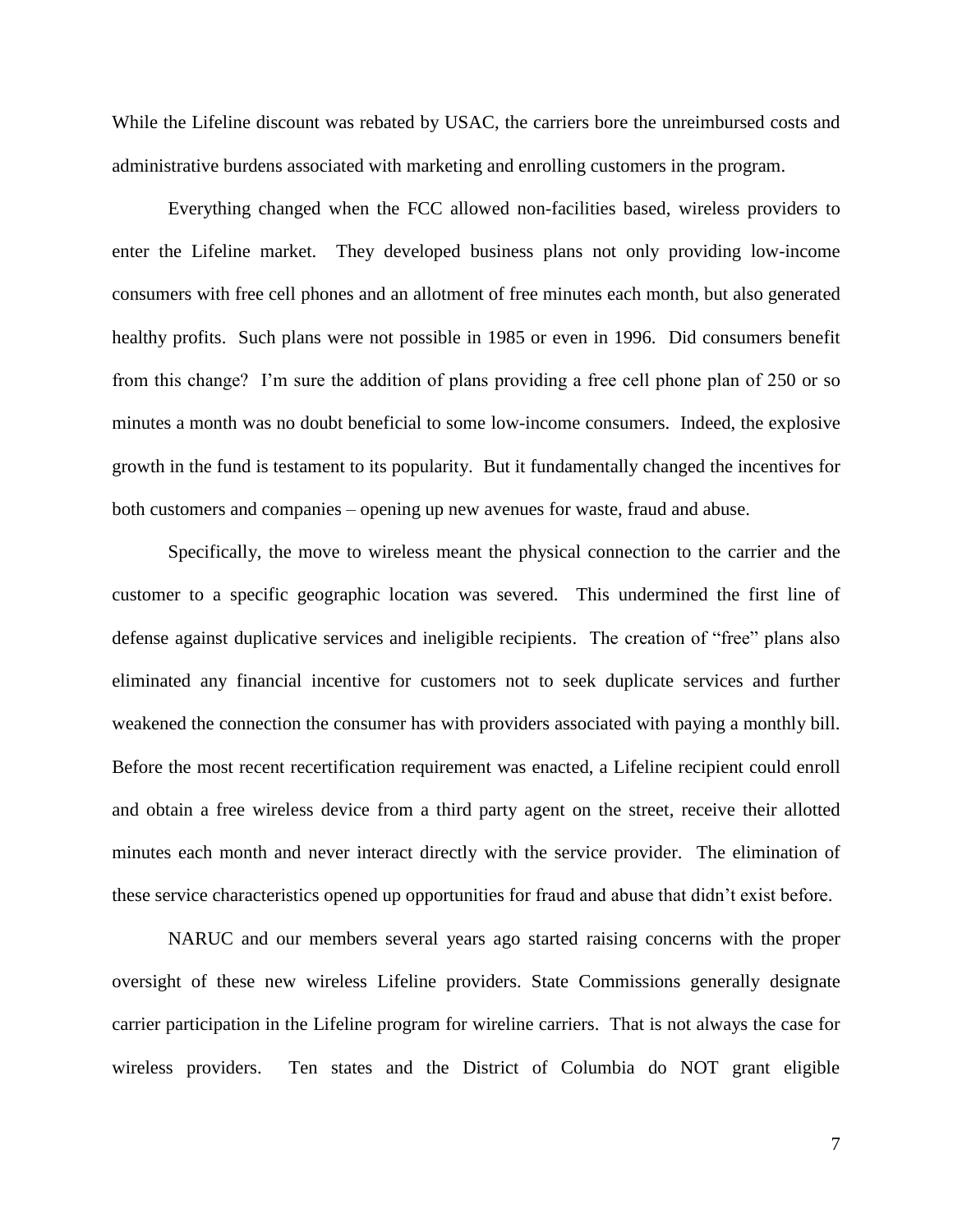telecommunications carrier (ETC) status for wireless carriers because they lack the jurisdiction under State statute.<sup>7</sup> Another line of defense against abuse  $-$  State oversight - is non-existent or at least more limited in such jurisdictions. Wireless carriers wanting to provide Lifeline service in those States must submit their application for ETC designation with the FCC. As a result, the enforcement burden in many cases shifts back to the FCC. Moreover, the legislatures in several States have passed laws effectively deregulating Internet Protocol- (IP) based services. As the PSTN migrates to IP technologies and the federal Lifeline program properly transitions to support broadband, more of the responsibility for combating waste, fraud and abuse from those States is also likely to fall on the FCC. The question remains, does the FCC have the ability and resources to properly oversee the program in such States? Does a different division of responsibilities make sense? These are appropriate and timely questions for Congress and this committee to consider.

As far back as November 2009, NARUC adopted a resolution expressing our concern with growth in the Lifeline program and calling for improved verification practices to overhaul a system grounded in self-certification. Specifically, the resolution, called "upon the FCC and the States to review existing processes to verify eligibility and, if necessary, develop and implement best practices and suggestions, including consideration of real-time verification, for all Lifeline applicants to ensure eligibility for support."<sup>8</sup> Eliminating waste, fraud and abuse ensures only eligible consumers receive support from the program and minimizes the cost to all consumers who pay through their monthly bills.

<sup>7</sup> State that do NOT designate eligible telecommunications status to wireless carriers: Alabama, Connecticut, Delaware, New Hampshire, North Carolina, New York, Tennessee, Texas, the Commonwealth of Virginia, Florida and the District of Columbia.

<sup>8</sup> NARUC *Resolution on Lifeline Service Verification* (November 2009). Available online at: [http://www.naruc.org/Resolutions/Resolution%20on%20Lifeline%20Service%20Verification.pdf.](http://www.naruc.org/Resolutions/Resolution%20on%20Lifeline%20Service%20Verification.pdf)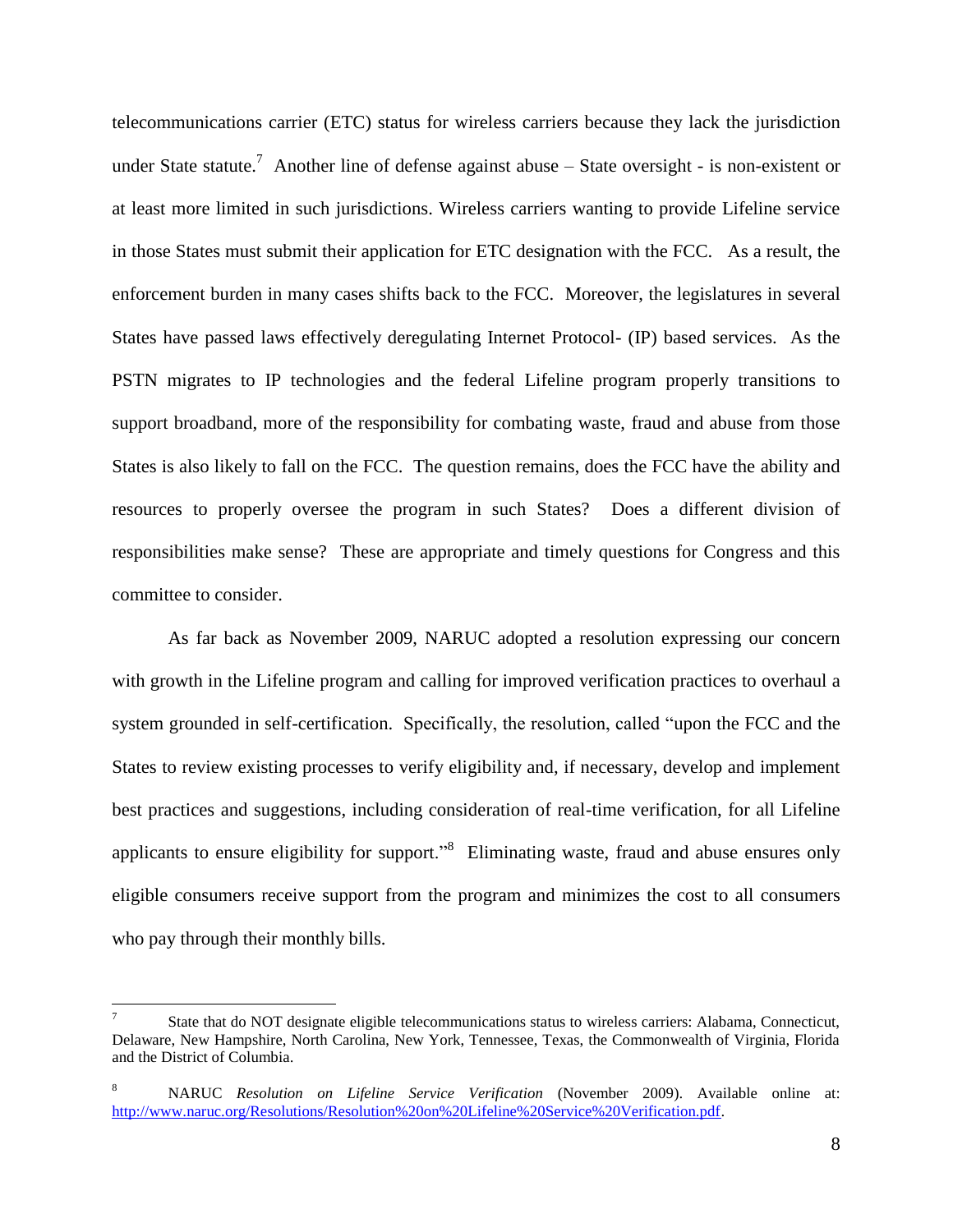Lifeline will once again be a major topic of discussion at the NARUC Summer Meeting this July in Denver. We will consider a resolution commending the "FCC on its efforts to eliminate waste, fraud, and abuse in the Lifeline program" and "encourag[ing] the FCC to ensure that the National Lifeline Accountability Database and the National Eligibility Database are available before the end of 2013, prior to the time that ETCs must recertify their Lifeline customers on or before December 31, 2013."<sup>9</sup> Commissioners and staff will each hold panel discussions on the recertification process, how it went, what we learned, what other information would be useful, and how the process can be improved. I suspect we will have more to report after those discussions.

I was pleased to see the FCC did take action on Lifeline in 2010. In May of that year the FCC asked the Federal-State Joint Board on Universal Service to review the existing eligibility, verification, and outreach rules for the Lifeline and Link-Up universal service programs.<sup>10</sup> The FCC also maintained a robust and open dialogue with NARUC and the States. Their outreach and collaboration efforts are ongoing to this day. I give the FCC, especially the Wireline Competition Bureau, FCC Commissioner Clyburn – the former Chair of the Federal State Joint Board on Universal Service, her staff and, of course, the Chairman, much credit for tackling this issue and seeking vital State input throughout the process. This is a textbook example of how the Congressionally-established Joint Board process can be properly utilized to address issues quickly and provide an excellent basic template for FCC action.

The Universal Service Joint Board came back with a recommended decision in record time – around six months – in November of 2010. It addressed the lifeline questions asked by

<sup>9</sup> DRAFT *Resolution to Improve Lifeline Annual Recertification Process*, for consideration at NARUC Summer Committee Meetings in July 2013 (Full text is currently embargoed).

<sup>10</sup> *Federal-State Joint Board On Universal Service; Lifeline and Link-Up*, CC Docket No. 96-45, WC Docket No. 03-109, Order, 25 FCC Rcd 5079 (2010) (2010 Referral Order)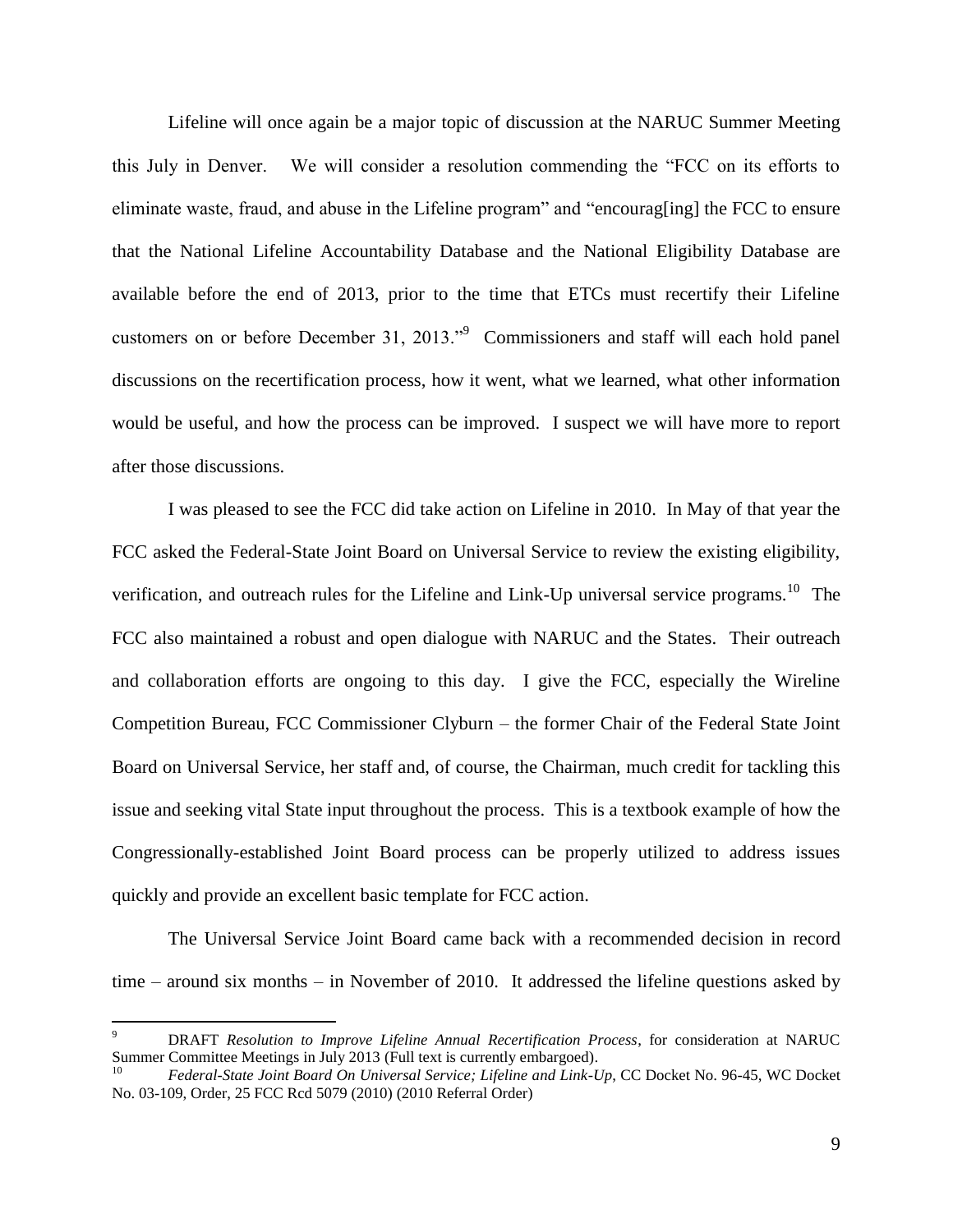the FCC and more - recommending that the FCC take into consideration the additional issues of broadband, overall fund size, and prepaid wireless Lifeline service as it moved forward with universal service reform.<sup>11</sup> In the January 31, 2012 *Report and Order and Further Notice of Proposed Rulemaking,* the FCC either enacted or sought additional comments on all of the Joint Board recommendations. Again, this is exactly how the congressionally mandated Federal-State Joint Board process should be used. We hope the FCC will use the process more often.

In my State of Washington, we designate wireless ETCs and have established a process to confirm eligibility and identify duplicate service. Specifically, as a condition for ETC designation, we require carriers to provide their customer records to the Washington Department of Social and Health Services (DSHS) on an annual basis to check customers' eligibility and any duplication with any landline Lifeline benefit. The Commission also encourages ETCs to work with DSHS to access their customer eligibility query database. To date, all ETCs in Washington have gained access to DSHS database and use it to check Lifeline applicants' initial eligibility to the extent such verification is possible. For those customers who apply for Lifeline based on their income eligibility or whose eligibility cannot be verified by the DSHS, ETCs are required to review documentation verifying applicant eligibility. Yet, this is not a perfect system and the FCC's order has fundamentally altered the landscape. Even though we have verification procedures in place, I still strongly support the expeditious creation of the national accountability and eligibility verification databases.

WUTC staff looked at the results of the recertification process in our State. Overall, 37% of Lifeline subscribers did not respond to carrier attempts to recertify their eligibility and 29% were de-enrolled. We found a difference existed between the response rate and de-

 $11$ <sup>11</sup> Federal-State Joint Board on Universal Service Recommended Decision, November 4, 2010. Available at [http://www.universalservice.org/\\_res/documents/about/pdf/fcc-orders/2010-fcc-orders/FCC-10J-3.pdf.](http://www.universalservice.org/_res/documents/about/pdf/fcc-orders/2010-fcc-orders/FCC-10J-3.pdf)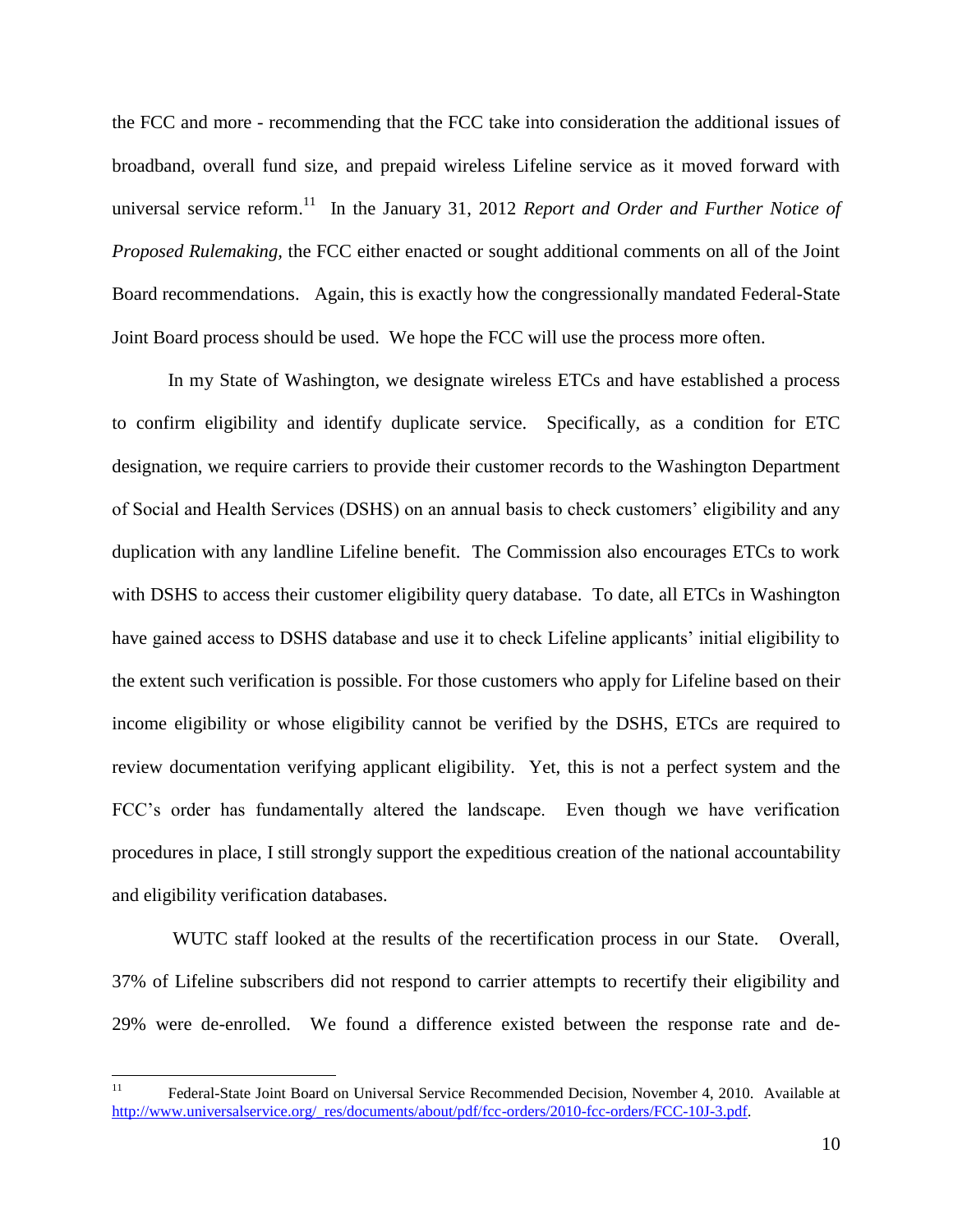enrollment rate for facilities-based carriers versus the non-facilities-based prepaid wireless ETCs in Washington. For facilities-based carriers, both wireline and wireless, the non-response rate was 46% and de-enrollment rate was 24%. For the non-facilities-based prepaid wireless the nonresponse rate 35.4% and de-enrollment rate was 33%. Interestingly, there was a higher nonresponse rate for facilities-based carriers but a higher de-enrollment rate for the non-facilities based prepaid wireless ETCs. What does this tell us? Anecdotally, we have heard that many of the traditional wireline carriers may not have gone to the same effort or used as effective means of contact as some of the prepaid carriers to recertify their Lifeline customers. Information on number of attempts and methods used to contact Lifeline recipients would be useful in evaluating the recertification process and how it might be improved in the future.

In conclusion, the FCC is to be commended for its substantial efforts to address waste, fraud and abuse in the Lifeline program. One could argue that such efforts should have begun earlier but I and my NARUC colleagues prefer to look forward. I urge Congress to support the FCC and USAC efforts to complete the national accountability and eligibility databases. USAC announced last week that construction of the National Lifeline Accountability Database, or NLAD, has begun and it is expected to be operational later this year. While it cannot eliminate all abuses, this database will certainly very significantly reduce duplicative support nationally, a big step forward.

Throughout the process the FCC has worked closely with NARUC and our member PUCs. The congressionally mandated federal-State joint board process was utilized as designed and provided the commission with several recommendations that were subsequently acted upon. Data on the first recertification is now becoming available but an in depth analysis is needed to identify areas that can be improved going forward.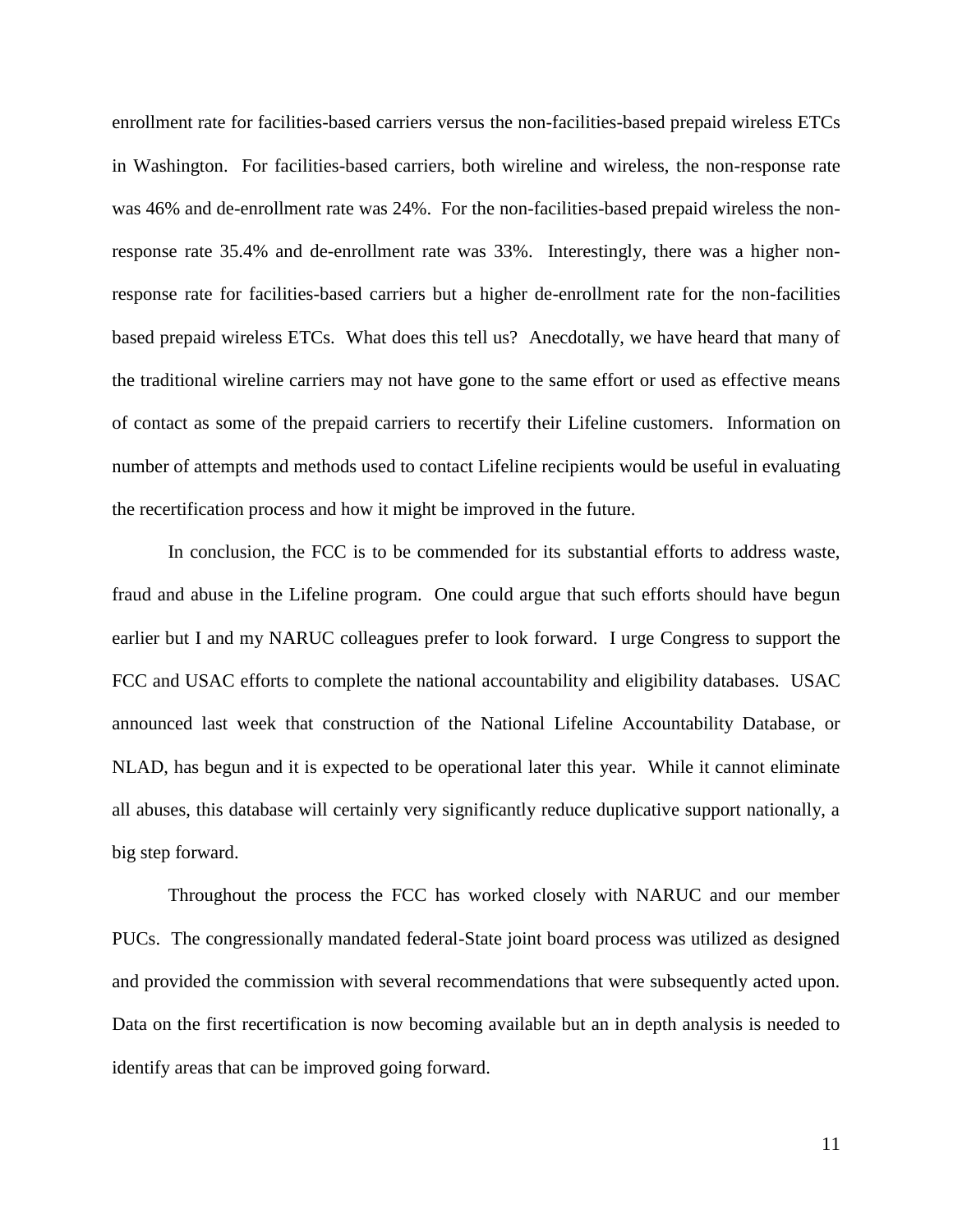Let me close by reiterating my support for the Lifeline program with proper verification and accountability measures in place. This vital program is supported by the FCC and State commissions for voice services, and now needs to migrate over time to cover broadband networks. I believe expansion to broadband is crucial to assure those with the most need have access to employment opportunities, education, communications, health and social services, and numerous other applications that only broadband provides. We, as the State PUCs, stand ready and willing to work with the FCC, industry, the low-income community, and you in Congress to maintain this important program and combat waste, fraud and abuse.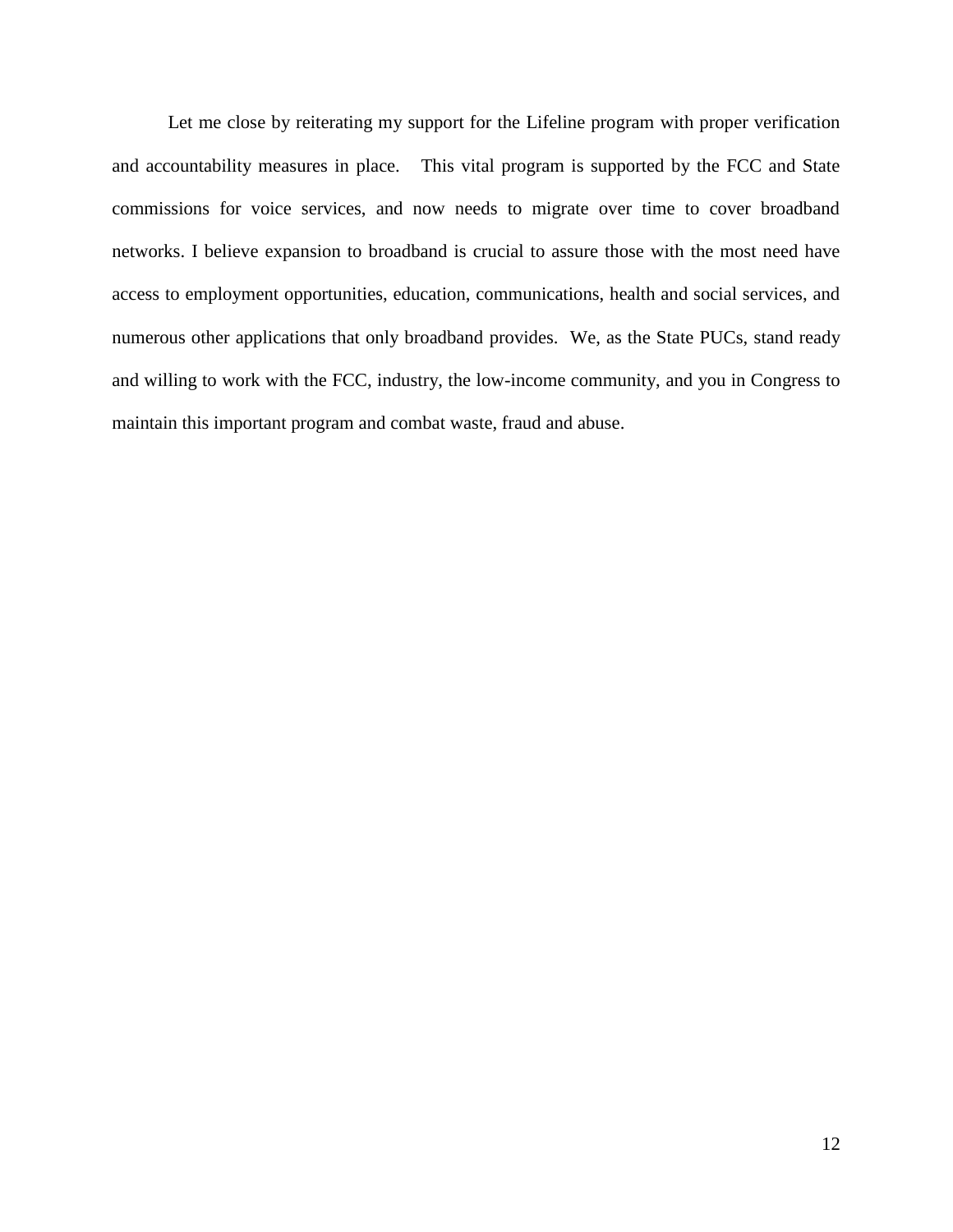

 $\mathbf{R}$  $\mathbf{U}$ N  $\mathbf{A}$ National Association of Regulatory Utility Commissioners

April 19, 2013

The Honorable Fred Upton The Honorable Greg Walden Chairman Chairman, Subcommittee on Committee on Energy and Commerce Communications and Technology

The Honorable Joe Barton The Honorable Tim Murphy Committee on Energy and Commerce Investigations

The Honorable Marsha Blackburn The Honorable Robert Latta Vice Chairman Vice Chairman, Subcommittee on Committee on Energy and Commerce Communications and Technology

Chairman Emeritus Chairman, Subcommittee on Oversight and

C

#### **Re: Response to March 26 letter for information on State actions to combat waste, fraud and abuse in the Lifeline Low-income USF Program**

Dear Chairman Upton, Chairman Walden, Chairman Emeritus Barton, Chairman Murphy, Vice Chairman Blackburn and Vice Chairman Latta:

 Thank you for allowing NARUC to provide the Committee with information on what States are doing to combat waste, fraud, and abuse in the Lifeline Program. We answer your four questions below using information from a recent informal survey of our member public utility commissions, other sources and anecdotal information. To date, thirty-one NARUC member commissions responded to that preliminary survey.

**1. What innovative steps and best practices are States taking to combat waste, fraud and abuse in the Lifeline program that might be a model for other States or the Federal Communications Commission (FCC)?** 

*States often act as laboratories for experiments that can provide both useful and tested templates to guide federal (and other State) policy makers' decisions. Lifeline programs are no exception. The FCC's addition of wireless carriers to the federal lifeline programs, which began in 2005, presents new challenges for State oversight.* 

*Screening Databases: As the FCC continues work on databases to eliminate duplicate support and verify eligibility, some States moved ahead and created their own. For example, California, Texas, Vermont, Oregon, and Puerto Rico each have established programs to eliminate duplicative support and have been allowed to opt out of the FCC's National Lifeline Accountability Database. States can opt out of the national database if they demonstrate to the FCC showing there is a state-wide system in place to detect, eliminate, and prevent duplicate Lifeline claims at least as robust as what the FCC plans for the national database.*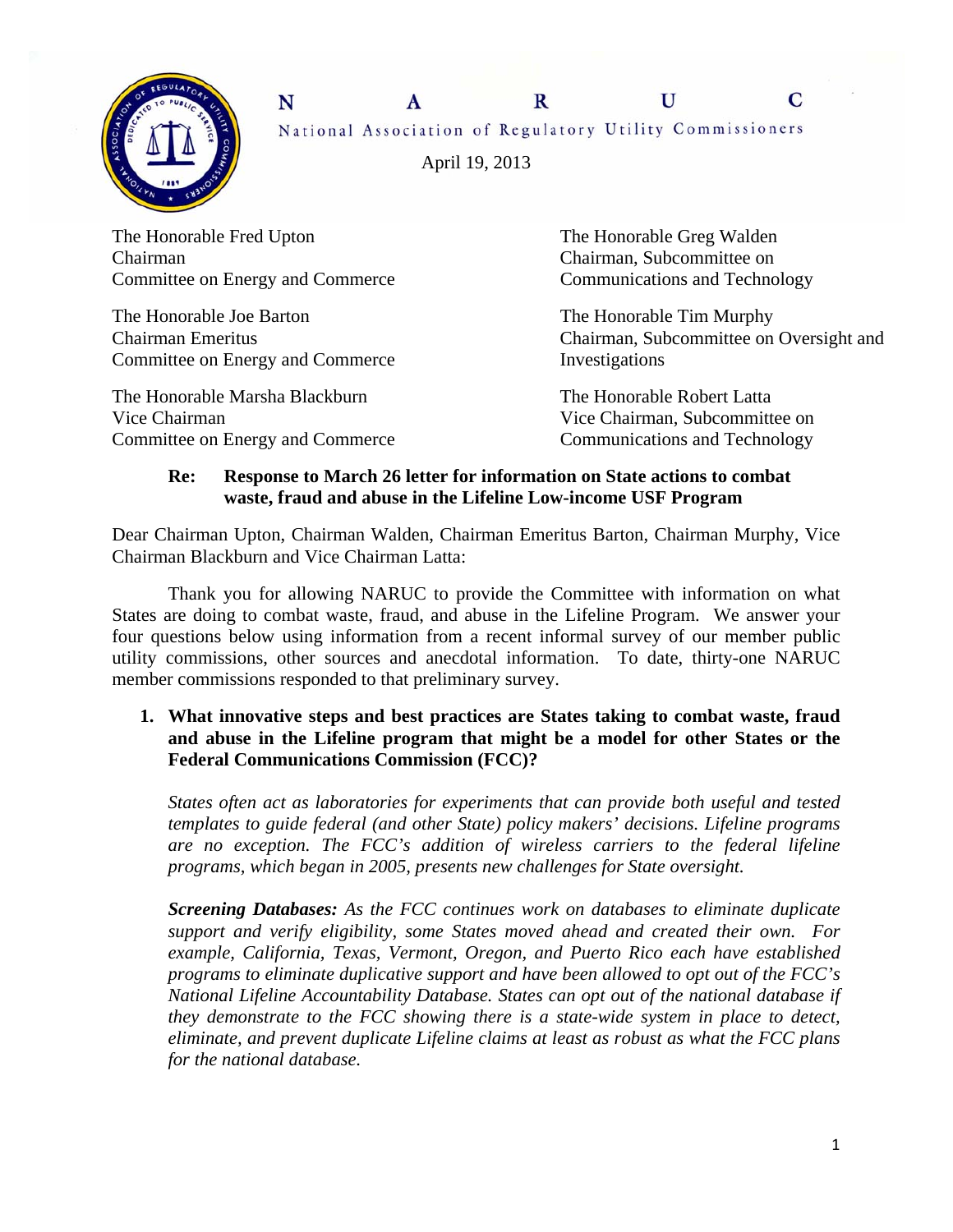*Several States have also established programs to verify subscriber eligibility in qualifying low-income/assistance programs, including the home States of Chairman Walden (Oregon) and Ranking Members Eshoo (California). At least eleven States in our informal survey use State social service databases to confirm consumer eligibility for*  participation in the Lifeline program.<sup>1</sup> But more States are considering establishing such *database verification systems. The cost of establishing such databases can be prohibitive and States, like the federal government, have not been immune from the financial and fiscal troubles in recent years. As often happens, the expectation that the FCC will create federal databases may cause some States to wait to leverage the federal databases and avoid the costs of creating standalone State databases.* 

*States that do not mandate Lifeline support, i.e., "federal default States", do not have their own Lifeline programs. Carriers in these States follow the federal Lifeline rules and eligibility criteria. The FCC lists the following as federal default States and/or territories: American Samoa, Delaware, Hawaii, Indiana, Iowa, Louisiana, New Hampshire, North Dakota, Northern Mariana Islands, and South Dakota. For these States and territories, federal databases on accountability and eligibility would be particularly useful.* 

*Recertification/Compliance Audits: Eleven responding States have programs to*  periodically conduct compliance audits on *ETCs* and/or of Lifeline recipients.<sup>2</sup> In some *cases, the ability of States to audit and/or investigate waste, fraud, and abuse may be hampered by State rules or statute. This is the case for several States with respect to wireless.* 

*On the other end of the spectrum is California. In addition to financial and compliance audit provisions, the State has had annual renewal/recertification requirements since 2006. As a result the FCC's recent annual recertification requirement has had a negligible impact on California's program.3 Their experience has also shown that some consumers do indeed reapply after being de-enrolled from the program during recertification.* 

*In Kansas, the KUSF third party administrator conducts compliance audits on sixteen carriers per year. The carriers are randomly selected and may or may not be ETCs. The results of these random audits are made publicly available online.4*

8F90BD2CBB9E/0/SolixLifeLineSubscriberCounts2011.xls

<sup>1</sup> States responding they have a system or program in place to confirm the eligibility of Lifeline subscribers by using social service agency databases: AK, CA, FL, IL, IN, KS, NE, NY, OR, WA, WI.

<sup>2</sup> States responding that have requirements for requiring periodic compliance audits on lifeline carriers or recipients: CA, CO, FL, KS, ME, MA, NE, NJ, OR, WI, WY.

<sup>3</sup> Data on Lifeline participation in California is publicly available. Data for years 2012 and 2011 are available at the following links – 2012: http://www.cpuc.ca.gov/NR/rdonlyres/E4B485AD-B084-41D0-944D-4D3620C72104/0/Solix\_XeroxLifeLineSubscriberCounts2012.xls. 2011: http://www.cpuc.ca.gov/NR/rdonlyres/67F037FB-43FB-4F27-9A11-

<sup>4</sup> Kansas' USF third party administrator conducts random audits of carriers each year. See, e.g., 2011 audit of Virgin Mobile: http://estar.kcc.ks.gov/estar/ViewFile.aspx/20110609112330.pdf?Id=454bc32c-c31e-4292-a934- 038b354bc1c6. Other orders/audit information is available at: http://estar.kcc.ks.gov/estar/portal/kcc/portal.aspx.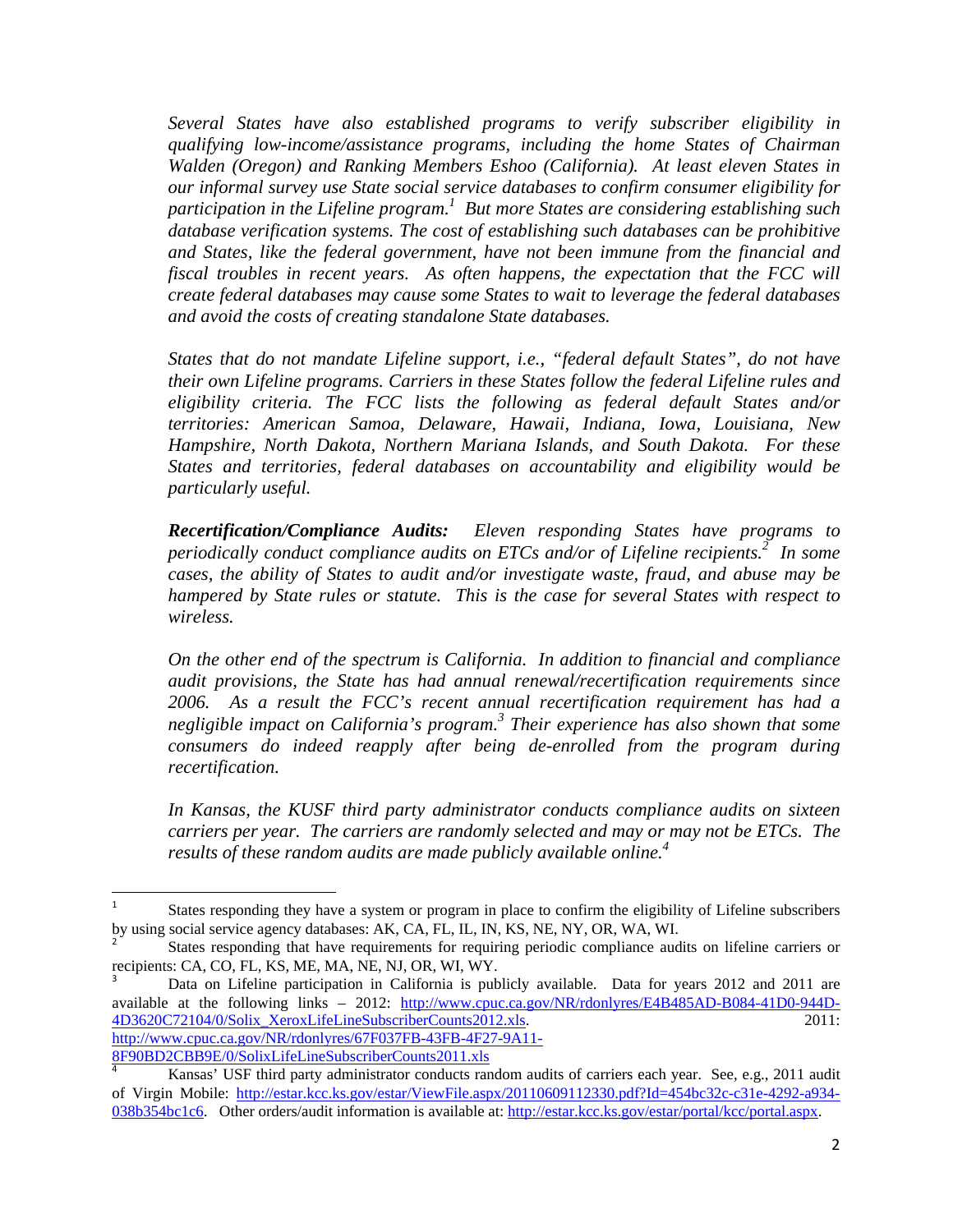*Massachusetts, which wasn't able to complete our survey because it has recently opened an investigation into its Lifeline programs, requires ETCs to regularly report data as a condition of ETC designation. Specifically, the Department of Telecommunications and Cable requires ETCs to file each of the following 1) quarterly reports on the number of Lifeline subscriber accounts terminated for non-usage each month; 2) quarterly reports on the number of consumer complaints from Massachusetts subscribers regarding its Lifeline service; 3) quarterly reports on the amount of Universal Service Fund support received for Massachusetts Lifeline subscribers each month; and 4) participation in dispute resolution by the Department's Consumer Division to resolve Lifeline subscriber disputes (including eligibility disputes, program offering issues, and limited equipment related issues, but not matters related to rates or entry).* 

*Florida has been very active in combating waste, fraud and abuse in the program. The Florida Public Service Commission (FPSC) staff review USAC disbursements to ETCs*  data on a monthly basis to watch for abnormalities. Staff also checks the number of *Lifeline customers claimed by each Florida ETC by taking the total USAC amount reimbursed for Lifeline and dividing it by \$9.25, the Federal amount reimbursable for each Lifeline customer. If a disbursement or series of disbursements appear questionable, the FPSC has the ability to issue subpoenas to landline carriers to determine the number of lines purchased by ETCs to provide Lifeline service. The FPSC also has the authority to review books and records of wireline ETC, but NOT wireless ETCs. However, Florida also established by statute the Florida Lifeline Work Group which includes the Public Service Commission, the Department of Children and Families, the Office of Public Counsel, and each eligible telecommunications carrier offering Lifeline services. Its purpose is to determine how the eligible Lifeline subscriber information will be shared, the obligations of each party with respect to the use of that information, and the procedures to be implemented to increase enrollment and verify eligibility in these programs. The FPSC generates an annual report to the Governor, the President of the Senate, and the Speaker of the House of Representatives on the number of customers subscribing to Lifeline service and the effectiveness of procedures to promote participation in the program.<sup>5</sup>* 

*Prohibit Free Service: The federal Lifeline program did not contemplate consumers getting free service when it was created in 1985. Until 2005, the federal program only allowed consumers to receive a discount on their monthly bill. When Lifeline expanded to include prepaid wireless carriers, several companies developed specific business models based primarily on free phones and service. At least one State has adopted rules prohibiting free Lifeline service, instead requiring subscribers to pay a* 

<sup>5</sup> Florida Public Service Commission Report on Lifeline 2012. Link to 2012 Lifeline Report: http://www.floridapsc.com/publications/pdf/telecomm/tele-lifelinereport2012.pdf.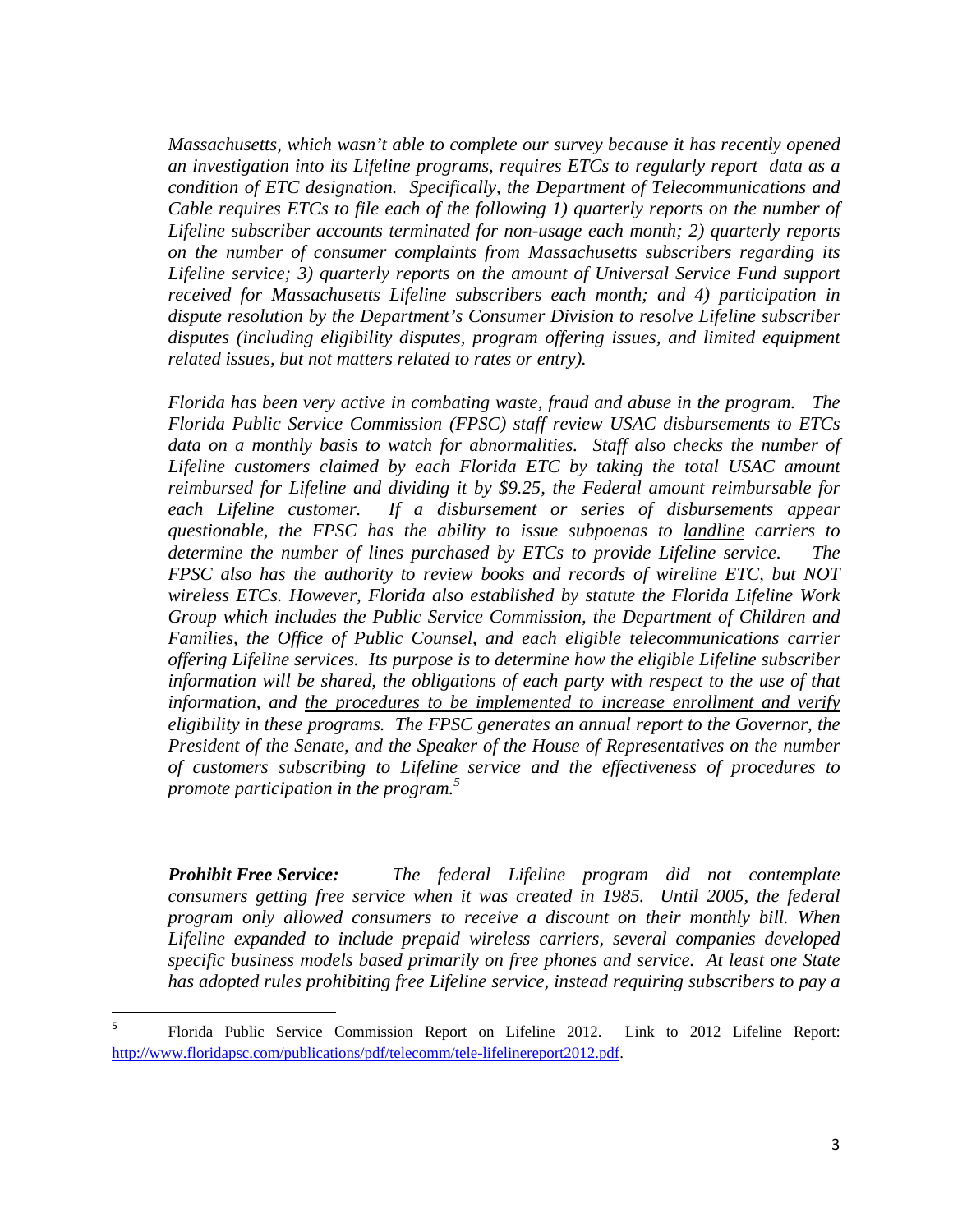*minimum amount each month. Currently, Oklahoma requires a Lifeline subscriber to pay \$1 a month minimum. Georgia is considering a requirement that Lifeline subscribers pay \$5 a month minimum fee. The minimum amount, which is similar to the federal tribal lands Lifeline \$1 a month program, ensures the consumer has "skin in the game" and should provide some deterrence to duplicative subsidies as customers would pay monthly fees for each phone they acquired.* 

*State Recourse on Bad Actors: One key capability States have to ensure carriers follow rules is ability to pull/not grant ETC designation. Six States responding to our survey have in the past refused an application for ETC designation filed by a carrier. Seven others have pulled the ETC designation of a carrier for questionable practices*  and/or violating program rules.<sup>6</sup> But these numbers do not tell the whole story. In many *cases, a carrier whose application for or existing ETC designation is being challenged*  will often withdraw its application or relinquish its ETC status once it becomes clear it *will not be granted/may be pulled. Such actions are not reflected in any statistics on State actions. Many States require ETCs to certify - when they are seeking designation or submitting annual filings - that it is in compliance with all federal and State rules and whether the provider's ETC designation has been suspended or revoked in any jurisdiction.* 

*Many States can and, when necessary, do initiate investigations into the program generally or on a specific carrier. The previously referenced Massachusetts Department of Telecommunications and Cable April 1, 2013 investigation into the federal Lifeline program is one example. They are examining the implementation of the FCC's 2012 Lifeline Order, as well as ways the Department can protect against waste, fraud, and abuse. The investigation will include: (1) compliance with existing Department Lifeline ETC requirements; (2) annual ETC certifications and other reporting obligations; (3) expansion of Lifeline eligibility criteria; (4) outreach, consumer safeguards, and service quality; and (5) related matters.* 

*Florida's monthly review of data, referenced earlier, resulted in, among other things, investigations of two ETCs whose designations were eventually revoked for questionable monetary claims at USAC. Another company claiming to be a Florida ETC was also caught before it was given any USAC money.* 

### **2. What States designate and recertify wireless prepaid eligible telecommunications carriers (ETCs) and which ones leave that to the FCC?**

*So far, 31 States have responded to NARUC's survey. Of those, 26 public utility commissions do designate wireless ETCs, while five do not. Based on the survey and literature search, we believe States that do NOT designate wireless ETCs include:* 

States responding they had pulled a carriers ETC designation: FL, KS, KY, MI, MN, WA, WI.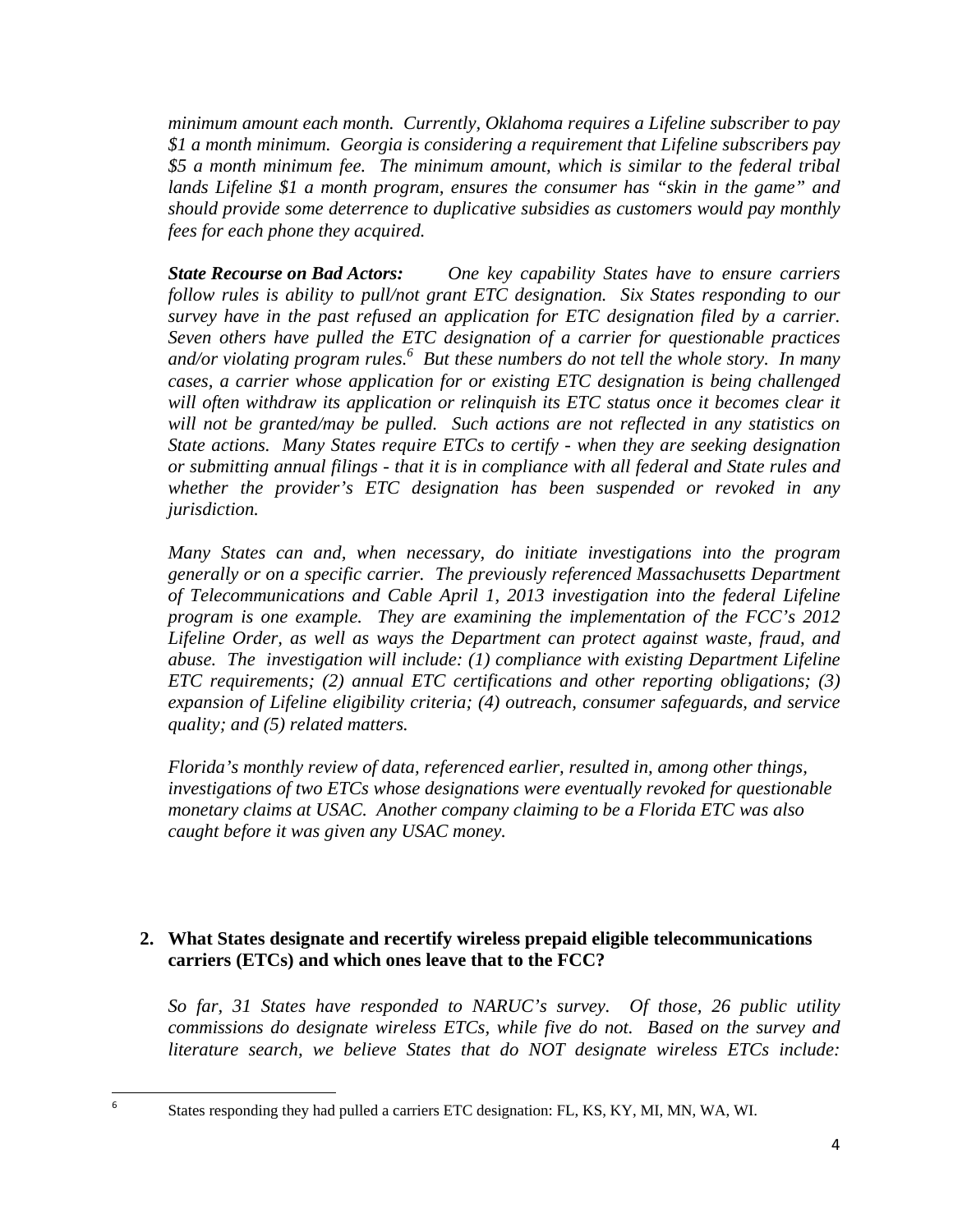*Alabama, Connecticut, Delaware, New Hampshire, North Carolina, New York, Tennessee, Texas, Virginia, Florida, and the District of Columbia (10 States plus D.C.). Wireless/prepaid carriers seeking ETC designation in these States must file their application with the FCC. While these States do not handle the ETC designation, in some cases, they may have a role in certifying Lifeline subscribers signed up by the wireless ETCs since consumers may qualify under State-based criteria. Obviously, in some of these jurisdictions, a State's ability to effectively oversee program compliance may be hampered when the ETC is a wireless provider.* 

#### **3. Are the recent reforms adequate to address waste fraud and abuse in the fund?**

*The recent reforms are a significant and positive step forward to clean up crucial abuses in the Lifeline program. The FCC reform, among other things, required annual recertification of recipients' eligibility; detailed audits every two years for carriers that receive over \$5 million in Lifeline monies, and new Lifeline recipient eligibility certifications. These are all important and needed steps that have already improved accountability and eliminated some of the more egregious abuses to the program.* 

*Meanwhile, the FCC continues to move forward with proposals to create databases to address problems of duplicate support (accountability database) and eligibility verification (eligibility database). These databases, once up in running, will improve program accountability. The first database, on duplicates, we hope will be up in the next year. The eligibility database is more complicated and the FCC continues to seek input from stakeholders. The difficulty in creating one database that combines the many federal and State eligibility standards is not to be understated.* 

*Whether these reforms solve all the problems or require additional refinement is an open issue. The inaugural 2012 recipient recertification requirement process lead to deenrollment of a large number of Lifeline subscribers. It seems likely that this procedure has resulted in some non-insignificant percentage of qualified and deserving Lifeline subscribers being de-enrolled. The majority of those de-enrolled were subscribers who failed to respond to the recertification notice. For example, in Florida 99.42% of deenrolled subscribers were de-enrolled for not responding to the recertification letter. What we don't know is why all these people didn't respond. Did they simply overlook the notice? Did they disregard it since they had not been asked to recertify before? Did they not understand, or was the process too difficult for many of the low-income recipients? Were some of the non-responses from subscribers who had duplicate Lifeline service and choose the one they preferred to recertify? Additional investigation seems warranted.* 

*The next logical question is: Will some percentage of subscribers that were de-enrolled for not responding to the notifications – but do qualify for the program – migrate back into the program in the coming months? Getting the answer could take months. A couple of States are reporting a slight uptick in Lifeline subscription. This might be because at least some of those de-enrolled are re-entering the program. This was the experience in California, which has had a recertification program since 2006. Further analysis is needed to answer these and many more questions.*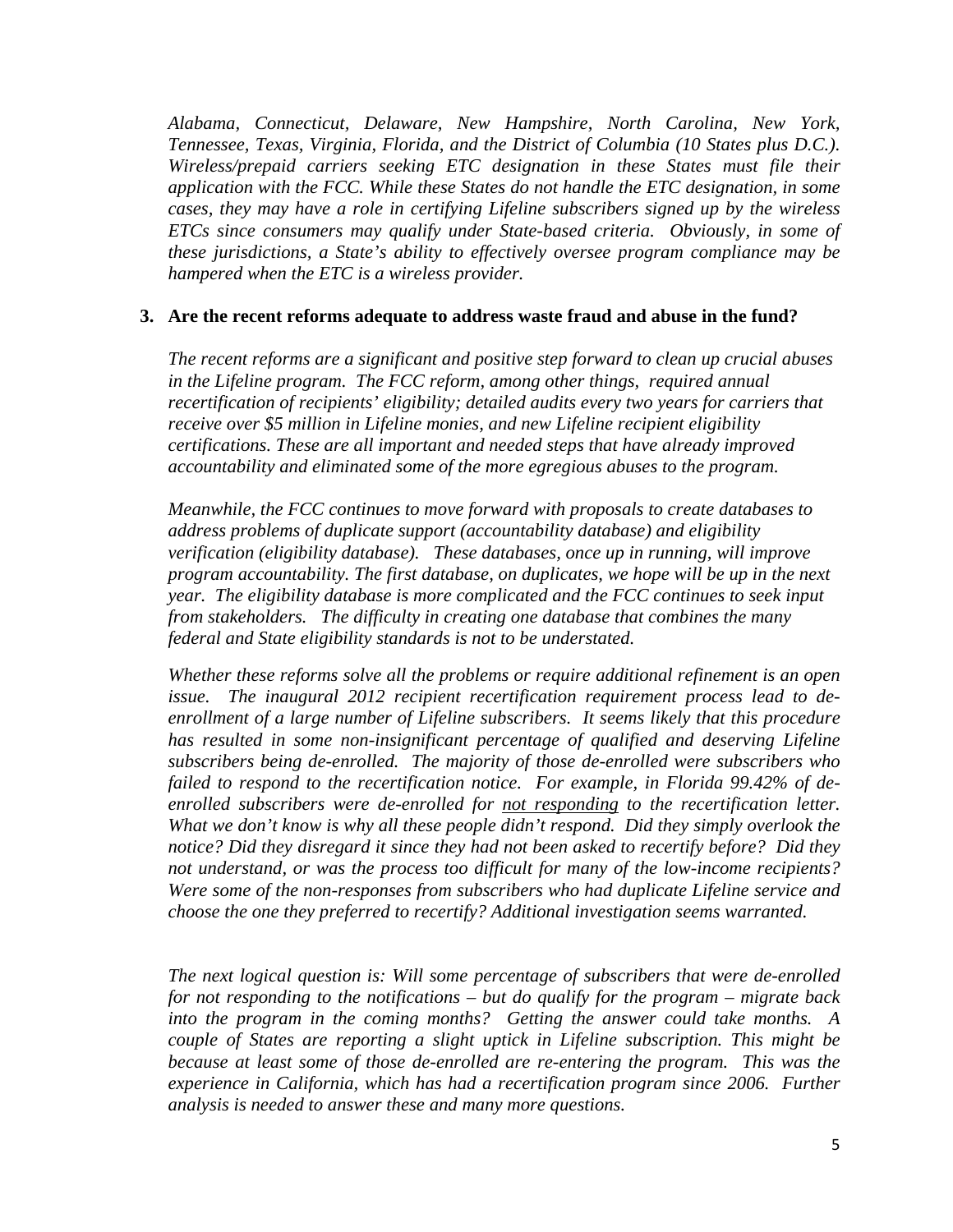#### **4. Do States have any recommendations on how the FCC can further improve the program?**

*Below is a list of ideas offered by individual NARUC members and staff that work on Lifeline issues on a regular basis. These suggestions were collected to respond to your request. The suggestions have not been studied or endorsed by NARUC. The association has taken no position on the relative merits of any. Similarly, they are not necessarily the policy of any particular State. We specified in asking this question that we would not be attributing particular response to any state or individual. This anonymity encouraged a broader range of recommendations for the consideration of the Committee.* 

- *The FCC should get the national duplicates and eligibility databases online as soon as possible as it will help eliminate much waste, fraud and abuse. (4 States)*
- *The FCC should examine the provision of Lifeline Service at NO cost to the subscriber. If a consumer has to pay some amount each month for the service it may deter duplicative support. (2 States)*
- *The FCC should simplify the recertification process to assure eligible customers remain on the program. (2 States)*
- *The FCC should rescind the blanket forbearance on the facilities requirement given to prepaid wireless carriers. (2 States)*
- *The FCC/Congress should prohibit the practice of advertising "free government cellphones" and handing out free cellphones from tents and temporary kiosks. Providing information on the program and how to apply could be allowed at such temporary locations but the customer should be directed to a permanent facility before obtaining a phone after eligibility is verified.*
- *The FCC should prohibit the use of third-party agents hired by carriers to sign up Lifeline subscribers (2 States)*
- *The FCC should prohibit activation of handsets before eligibility is verified.*
- *The FCC should prohibit someone that falsifies an application from participating in the program for some period of time and/or require reimbursements to the fund of any losses caused by the fraud prior to re-qualifying for the program. (3 States)*
- *The FCC should impose significant fines and, when appropriate because of the magnitude of the abuse (and the threshold should be small) suspend companies AND their officers from any participation in the Lifeline programs when ETCs or their officers/principals/owners/third party vendors violate rules. Repeat offenders should be permanently banned program participation. (2 States)*
- *The FCC should prohibit any ETCs with a validation/recertification rate of less than a reasonable benchmark, such as 75%, from enrolling new customers and subject them to an FCC/USAC/State audit.*
- *The FCC should grant the USTelecom petition filed April 2, 2012 for reconsideration of 47 C.F.R. §§ 54.410(b)(2)(ii) and 54.410(c)(2)(ii) to allow States that administer the Lifeline program and determine eligibility to provide*  lists to carriers of subscribers that qualify for Lifeline instead of requiring that *copies of application forms be provided to carriers.*